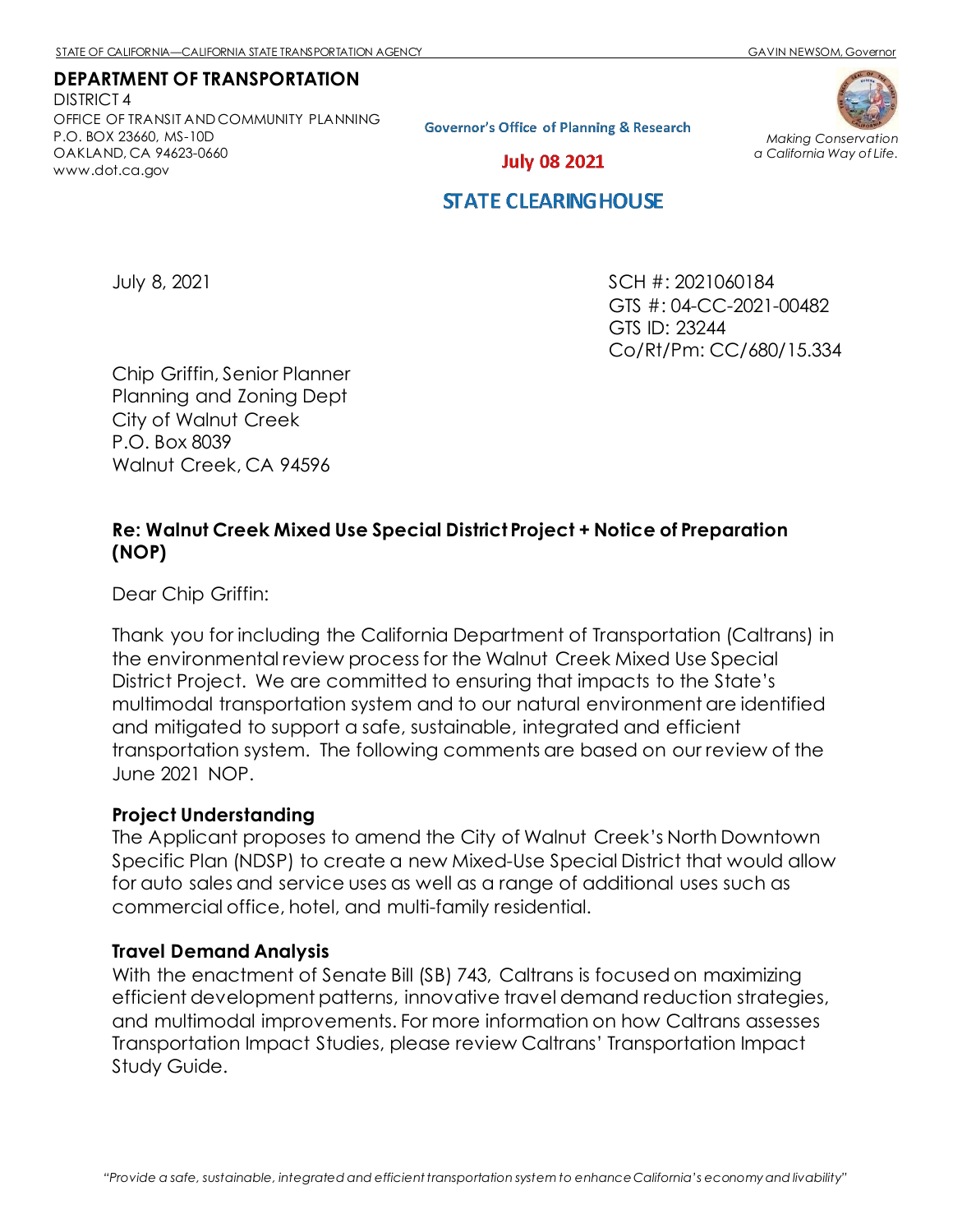Chip Griffin, Senior Planner July 8, 2021 Page 2

If the project meets the screening criteria established in the City of Walnut Creek's adopted Vehicle Miles Traveled (VMT) policy to be presumed to have a less-than-significant VMT impact and exempt from detailed VMT analysis, please provide justification to support the exempt status in alignment with VMT policy. Projects that do not meet the screening criteria should include a detailed VMT analysis in the DEIR, which should include the following:

- VMT analysis pursuant to the City guidelines. Projects that result in automobile VMT per capita above the threshold of significance for existing (i.e. baseline) city-wide or regional values for similar land use types may indicate a significant impact. If necessary, mitigation for increasing VMT should be identified. Mitigation should support the use of transit and active transportation modes. Potential mitigation measures that include the requirements of other agencies such as Caltrans are fully enforceable through permit conditions, agreements, or other legally-binding instruments under the control of the City.
- A schematic illustration of walking, biking and auto conditions at the project site and study area roadways. Potential safety issues for all road users should be identified and fully mitigated.
- The project's primary and secondary effects on pedestrians, bicycles, travelers with disabilities and transit performance should be evaluated, including countermeasures and trade-offs resulting from mitigating VMT increases. Access to pedestrians, bicycle, and transit facilities must be maintained.
- Clarification of the intensity of events/receptions to be held at the location and how the associated travel demand and VMT will be mitigated.

# **Mitigation Strategies**

Location efficiency factors, including community design and regional accessibility, influence a project's impact on the environment. Using Caltrans' *Smart Mobility 2010: A Call to Action for the New Decade*, the proposed project site is identified as Close-In Compact Community where community design is moderate and regional accessibility is strong.

Given the place, type and size of the project, the DEIR should include a robust Transportation Demand Management (TDM) Program to reduce VMT and greenhouse gas emissions from future development in this area. The measures listed below have been quantified by California Air Pollution Control Officers Association (CAPCOA) and shown to have different efficiencies reducing regional VMT: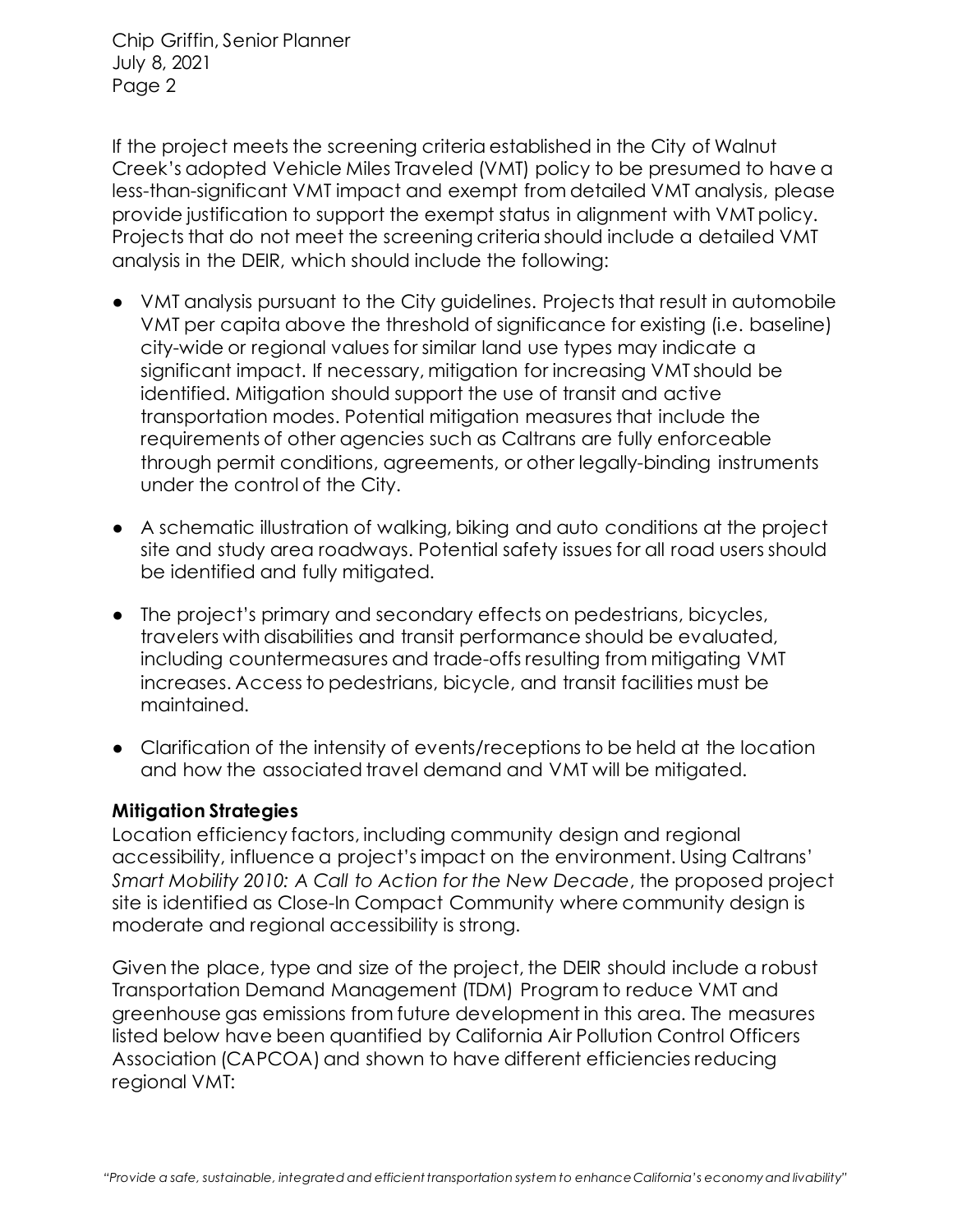Chip Griffin, Senior Planner July 8, 2021 Page 3

- Project design to encourage mode shift like walking, bicycling and transit access;
- Transit and trip planning resources such as a commute information kiosk;
- Real-time transit information systems:
- Transit access supporting infrastructure (including bus shelter improvements and sidewalk/ crosswalk safety facilities);
- New development vehicle parking reductions;
- VMT Banking and/or Exchange program;
- Incorporation of bicycle lanes in street design;
- Wayfinding and bicycle route mapping resources;
- Pedestrian network improvements;
- Traffic calming measures;
- Implementation of electric vehicle (EV) network, including designated parking spaces for EVs;
- Limiting parking supply;
- Market price public parking;
- Employee and public ridesharing programs, Commute Trip Reduction programs;
- Transit and trip planning resources such as a commute information kiosk;
- Real-time transit information system; or
- Transit access supporting infrastructure (including bus shelter improvements and sidewalk/ crosswalk safety facilities).

Using a combination of strategies appropriate to the project and the site can reduce VMT, along with related impacts on the environment and State facilities. TDM programs should be documented with annual monitoring reports by a TDM coordinator to demonstrate effectiveness. If the project does not achieve the VMT reduction goals, the reports should also include next steps to take in order to achieve those targets.

Please reach out to Caltrans for further information about TDM measures and a toolbox for implementing these measures in land use projects. Additionally, Federal Highway Administration's Integrating Demand Management into the Transportation Planning Process: A Desk Reference (Chapter 8). The reference is available online at:

http://www.ops.fhwa.dot.gov/publications/fhwahop12035/fhwahop12035.pdf.